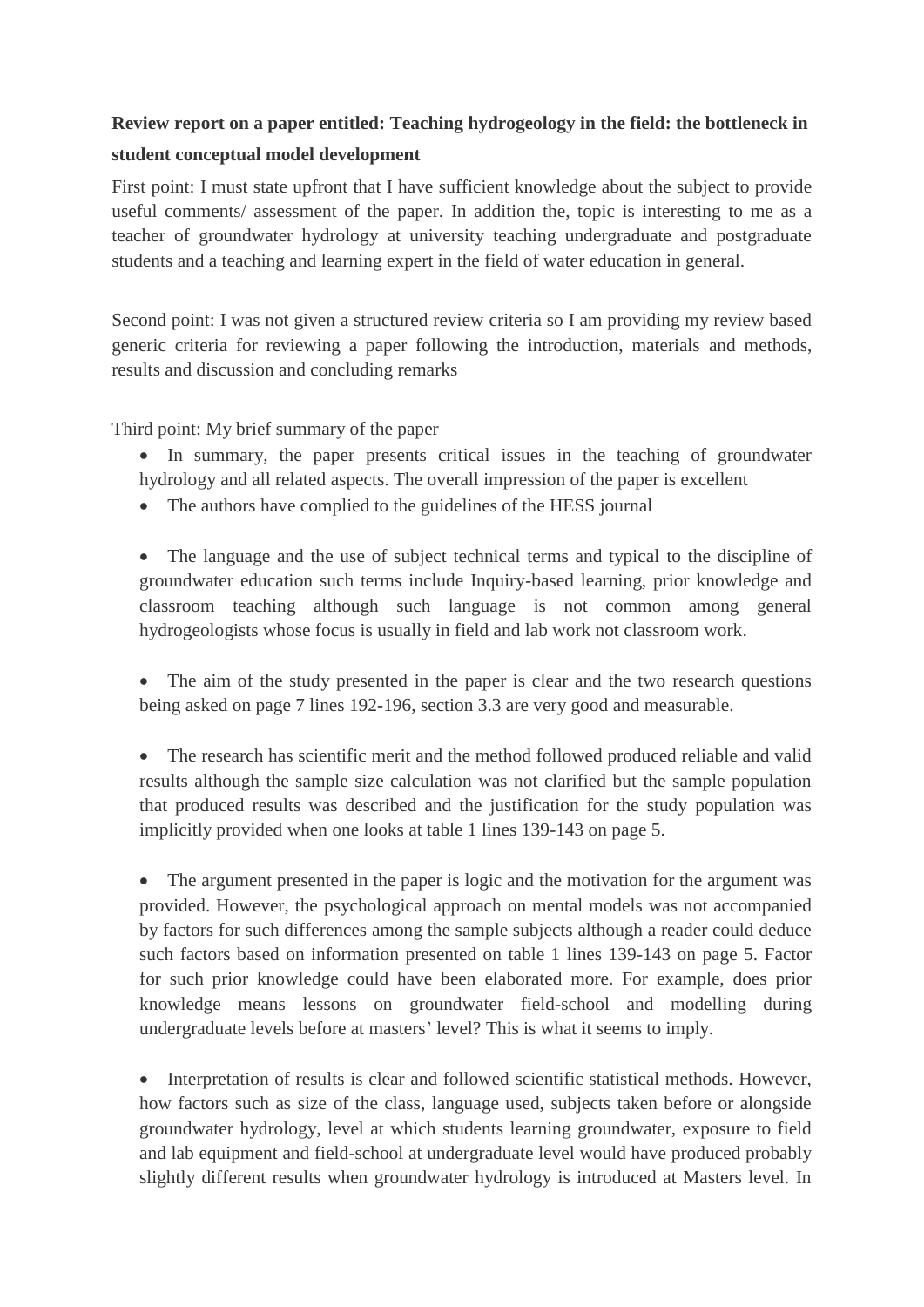some countries like South Africa especially at the University of the Western Cape, groundwater hydrology are from undergraduate students [Years 1-4] to postgraduate students [Masters and PhD students]. In addition, the use of English as media of teaching had been assumed to be clear to all students which are not the case. The education background in terms of exposure to natural science subjects has been assumed to be uniform which is not true. All these factors make me agree with the authors of the paper that specific lessons in the classroom, prior to going to the field to introduce methodologies for conceptual model expressions should be integrated into courses based on active learning. In addition, I agree that inclusion of physical models for classroom teaching, prior to going to the field will help students understanding of conceptual models [Lines 296-301 page 11

## **Specific points about the paper [with highlights pages and paragraphs]**

The paper presents valid research that tells us something new about how we should train our young groundwater hydrologists. Other key points in the paper are as follows:

- Teaching strategies: Lecture, field and practical classes method of teaching remains the common one among Groundwater hydrology educators
- Heterogeneity in prior knowledge of learners will remain prevalent because groundwater hydrology is applied science and it draws on learners with diverse background
- Provision on appropriate basics in groundwater flow and transport should be promoted and support and in addition I add that recharge-discharge topic should be introduced at undergraduate with physical models and conceptual models during field-schools trips in order to grow students in modelling world
- Implementing the in-situ-lecture-based explanation [theoretical knowledge] with inquiry-based learning [data gathering, analysis and interpretation] as shown on page 3 lines 88-89] in groundwater hydrology lessons from undergraduate to postgraduate will strengthen the modelling and address the problems being presented in this paper.
- Spatial visualization versus visual penetration ability as presented on page 4 lines 119-125. What seems more problematic is the visual penetration ability among many students. Students tend to understand spatial visualisation fasters when they are in the field during field-school trip and tend to draw cross-sections or profiles easier of what they see on the surface but the ability for visual penetration remains a challenge. [It is like asking them to draw a conceptual model of heaven with all angels signing or dancing]. At this point student with geological background tend to understand this type of visualisation better and quicker if they learned geological cross-sections.